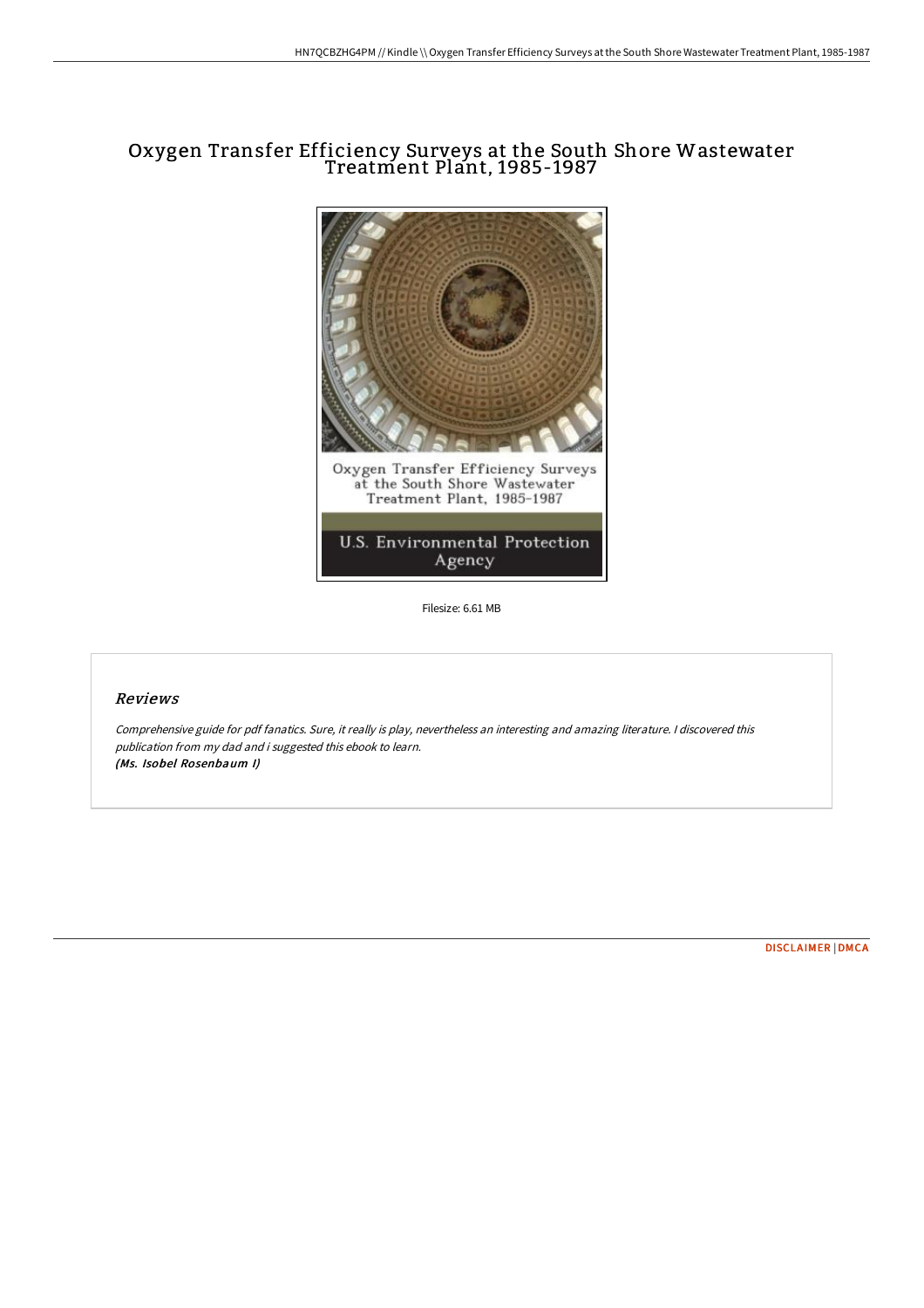## OXYGEN TRANSFER EFFICIENCY SURVEYS AT THE SOUTH SHORE WASTEWATER TREATMENT PLANT, 1985-1987



To save Oxygen Transfer Efficiency Surveys at the South Shore Wastewater Treatment Plant, 1985-1987 PDF, make sure you follow the hyperlink under and download the ebook or gain access to other information which might be relevant to OXYGEN TRANSFER EFFICIENCY SURVEYS AT THE SOUTH SHORE WASTEWATER TREATMENT PLANT, 1985-1987 ebook.

BiblioGov. Paperback. Book Condition: New. This item is printed on demand. Paperback. 40 pages. Dimensions: 9.7in. x 7.4in. x 0.1in.The U. S. Environmental Protection Agency (EPA) was introduced on December 2, 1970 by President Richard Nixon. The agency is charged with protecting human health and the environment, by writing and enforcing regulations based on laws passed by Congress. The EPAs struggle to protect health and the environment is seen through each of its official publications. These publications outline new policies, detail problems with enforcing laws, document the need for new legislation, and describe new tactics to use to solve these issues. This collection of publications ranges from historic documents to reports released in the new millennium, and features works like: Bicycle for a Better Environment, Health Effects of Increasing Sulfur Oxides Emissions Draft, and Women and Environmental Health. This item ships from La Vergne,TN. Paperback.

E Read Oxygen Transfer Efficiency Surveys at the South Shore [Wastewater](http://techno-pub.tech/oxygen-transfer-efficiency-surveys-at-the-south-.html) Treatment Plant, 1985-1987 Online B Download PDF Oxygen Transfer Efficiency Surveys at the South Shore [Wastewater](http://techno-pub.tech/oxygen-transfer-efficiency-surveys-at-the-south-.html) Treatment Plant, 1985-1987